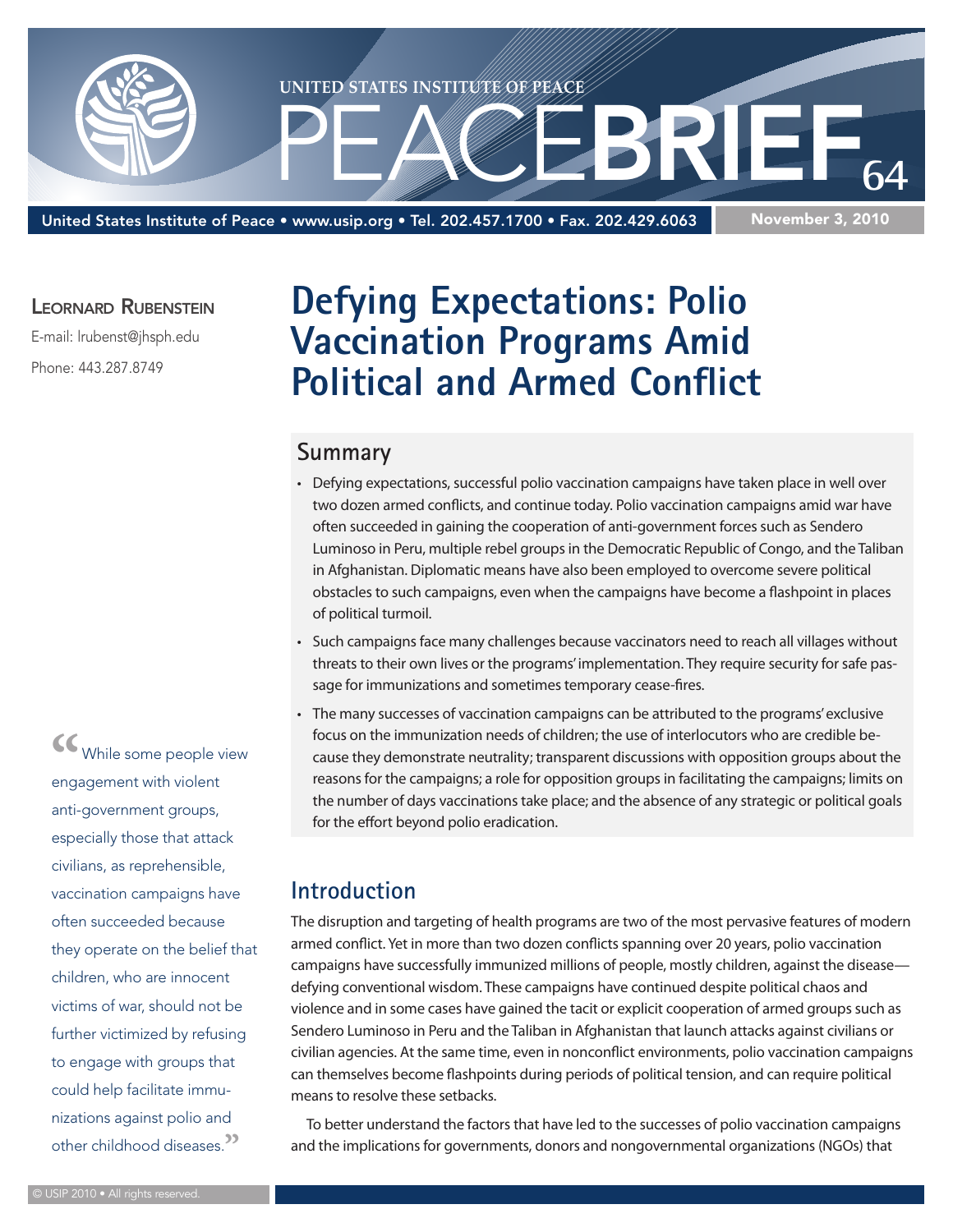seek to advance health in the midst of conflict or political turmoil, the U.S. Institute of Peace Health and Peacebuilding Working Group held a panel discussion on the subject on June 29, 2010. Speakers included Ellyn Ogden, Worldwide Polio Eradication coordinator for the U.S. Agency for International Development, Jose Bastos, health coordinator in Afghanistan for the International Committee of the Red Cross, and Judith Kaufmann of Johns Hopkins University's School for Advanced International Studies. Leonard Rubenstein, coordinator of the USIP Working Group, moderated the discussion.

## **Polio Eradication Campaigns in War**

Worldwide polio eradication, a potential triumph for global health, has become an achievable goal. Since the start of the global eradication initiative cases have declined by 99 percent. Nevertheless, the virus remains endemic in parts of four countries (Afghanistan, Pakistan, India and Nigeria), has reemerged in Angola, Chad and the Democratic Republic of Congo (DRC).<sup>1,2</sup> It is no coincidence that most of the countries where the polio virus survives are experiencing war or severe political conflict, both of which can disrupt vaccination programs and lead to new outbreaks.

Vaccination campaigns always pose significant logistical and political challenges. These include the needs for safe transport of vaccines, establishing and managing vaccination sites, assuring the protection of vaccinators, and gaining the trust of the local population and its leaders for an initiative that may not be the community's highest health priority. In extreme cases, the campaigns themselves can become pawns in political agendas. In Nigeria, which until recently had among the largest number of polio cases in the world, disparities in wealth and political power between the north and the more powerful south, combined with a failure to meet the north's need to address malaria, measles and other health priorities, led to deep mistrust and ultimately a boycott of a polio vaccination campaign. The boycott began in communities in the north but was taken over by political and religious leaders for their own political ends.

Such immunization challenges are exacerbated during war. Supply lines are easily disrupted, vaccinators become potential targets for attacks, and manipulation of vaccination programs to gain political advantage is tempting. Protection for vaccinators and, in some cases, temporary cease-fires must be negotiated among all combatant forces. These forces may include groups that do not respect the laws of war and may engage in terrorist acts.

## **"Days of Tranquility"**

Starting in the 1980s, Dr. Ciro De Quadros and others from the Pan American Health Organization led vaccination campaigns during armed conflicts in El Salvador, Peru and elsewhere. One of the most notable initiatives was the "days of tranquility" in El Salvador, where the parties agreed to cease-fires for the purpose of vaccination campaigns, and rebel groups cooperated in the polio vaccination campaign. Over the course of five to six years, more than 250,000 people were vaccinated annually. Since then, defying expectations, successful polio vaccination campaigns have taken place in well over two dozen armed conflicts, and continue today.

In the DRC, for example, polio eradication campaigns began in 1997 throughout the country, but the violence in the eastern provinces hampered progress. By 2000, 36 factions and eight countries were involved in the DRC's war and the international community searched for an interlocutor to attempt to achieve "days of tranquility." With the support of the DRC government in Kinshasa and U.S. Ambassador William Swing, USAID used back-door channels to develop relationships with rebel leaders in the east and conveyed that eradication would be welcomed by parents, carried no monetary cost and would be supported by the international health community. Ultimately, groups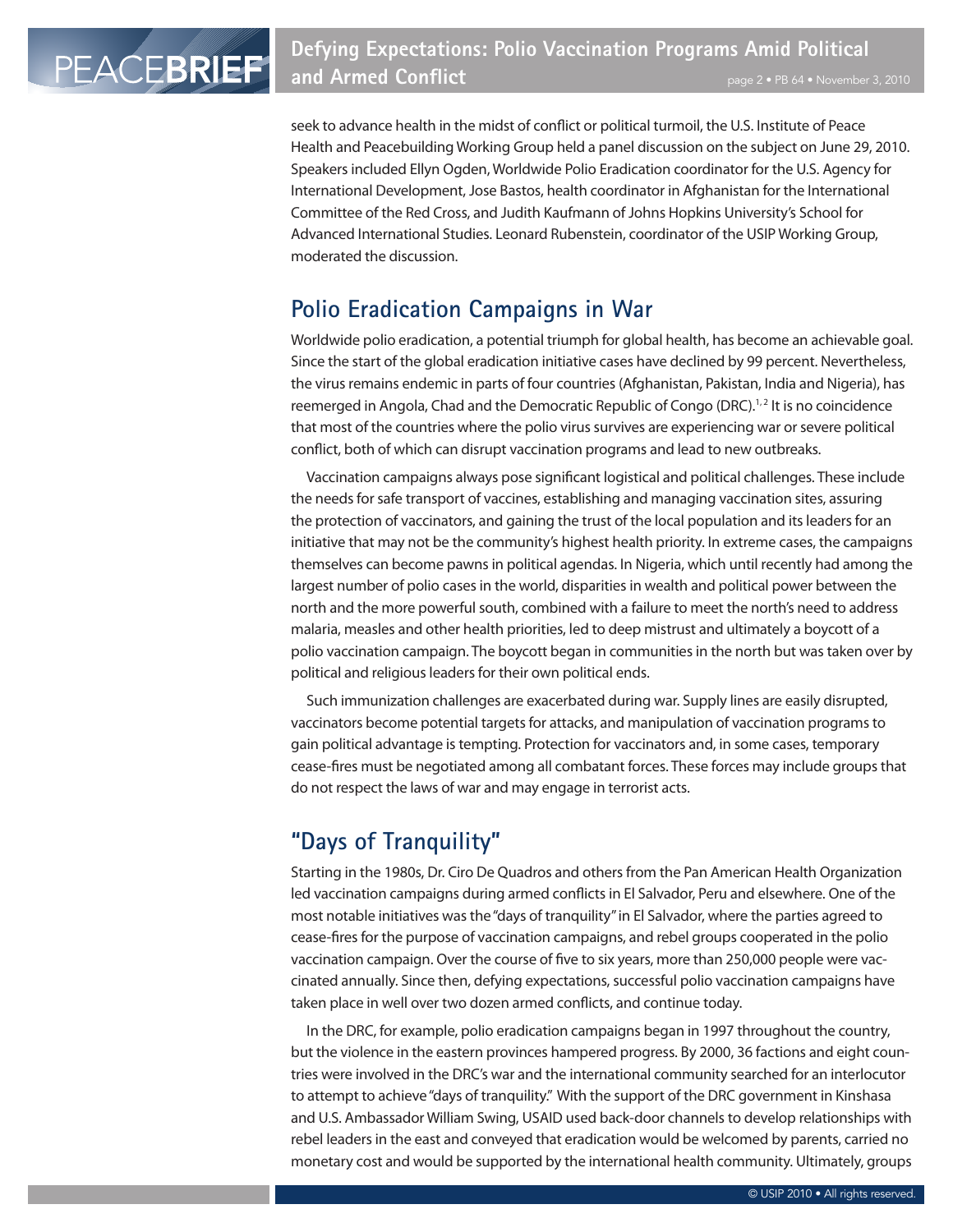agreed to permit the vaccination initiative. Over the course of several vaccination days, more than 4.2 million children were vaccinated. Within 18 months, indigenous polio virus had been eliminated from the DRC, though periodic campaigns are still undertaken in response to a recent importation of the virus in 2008.

In Afghanistan, prior to the start of U.S. military operations in 2001, the Taliban had cooperated in polio eradication campaigns. After the U.S.-led invasion in 2001, vaccination campaigns continued but as the Taliban presence strengthened over time, the initiative was hampered by insecurity. In response, the United Nations, upon request of the Afghanistan Ministry of Public Health, approached the International Committee of the Red Cross (ICRC), which was known by the Taliban for its neutral stance and making its health programs accessible to Taliban fighters, to take the lead as interlocutor with the Taliban. The ICRC enlisted the Taliban leader, Mullah Omar, to lend his support. As a result, he signed a letter, carried by every vaccinator, urging local Taliban commanders to cooperate in polio vaccination campaigns and reassuring parents that the campaign was a humanitarian activity. This letter significantly helped facilitate the movement of vaccinators and increase access to children living in Taliban strongholds. Other military forces also agreed to allow safe passage. The campaign was administered by the Ministry of Public Health and supported by the World Health Organization (WHO) and UNICEF, and now reaches some of the most volatile areas of the country, though coverage remains far from complete. As of December 2009, more than 150,000 children, representing 12 percent of those living in southern parts of Afghanistan, could not be reached due to widespread security concerns.

#### **Lessons Learned: Engagement and Neutrality**

Several elements appear particularly important in successful polio vaccine campaigns during armed conflict. The first is convincing all military forces and local leaders, including rebel commanders and warlords who may control access to vaccinations or security for vaccinators, to allow the program to go forward. In successful talks, the emissaries provide each group with data about the global polio situation, the status of polio in the country and its neighboring countries, the impact of polio paralysis on children, and the nature of the immunization campaign. They also generally convey that because the vaccine is free and operational costs are supported by international organizations, the program would bring modest resources to their area. In Peru, such discussions were accompanied by a media campaign that helped convince Sendero Luminoso that communities would benefit from a vaccination program. Building support for the vaccination campaign must extend down to the community level, which in some cases could include rival leaders. For example, in Afghanistan, because Mullah Omar's letter is insufficient to gain cooperation from factions that do not follow the Taliban hierarchy, the ICRC approaches these groups directly, or local vaccinators try to reach agreement with them regarding dates for immunization.

The second element of best practices includes the participation of rebel groups, warlords and other anti-government groups in the vaccination process. In Somalia, Peru and Afghanistan such groups transported vaccines and provided security. In the DRC, rebel groups assured safe passage for NGO-operated planes and for vaccinators, assured protection for office space, supplies, equipment, vehicles and fuel, and even became involved in the surveillance system. Government military forces can also contribute to safe passage and refrain from attacks where campaigns are underway.A third element is ensuring transparency and neutrality throughout the vaccination process. In Somalia, Peru and Afghanistan, seeking support for a vaccination campaign from groups that may engage in terrorist acts has raised moral as well as political concerns. While some people view engagement with violent anti-government groups, especially those that attack civilians, as reprehensible, vaccination campaigns have often succeeded because they operate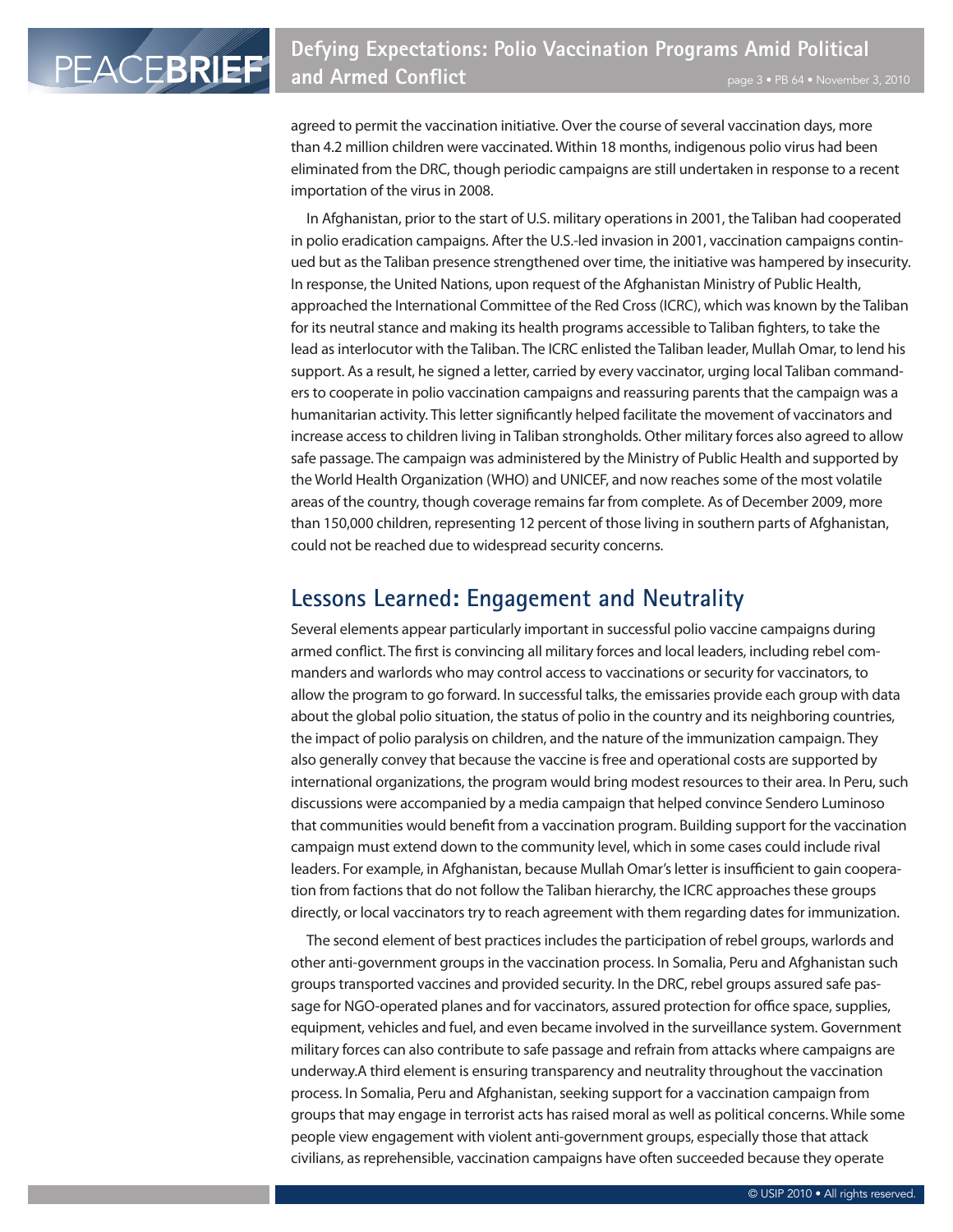on the belief that children, who are innocent victims of war, should not be further victimized by refusing to engage with groups that could help facilitate immunizations against polio and other childhood diseases. The benefits for children outweigh other moral and political considerations in planning vaccination campaigns, and the neutral stance is critical to assure opposition forces that they will not be disadvantaged or manipulated for political, intelligence or military gain. As a result, these groups, though approached individually, hear the same presentation, and are offered the same level of assistance and otherwise treated equally. In the DRC, for example, USAID avoided engagement in any discussions with rebel leaders on political or tactical subjects. Because aid workers limited their discussions only to polio eradication and health, maintained low visibility, and provided a consistent message, rebel leaders gained confidence that the emissary was there in good faith and for the stated purpose, without an ulterior agenda.

By the same token, entities not perceived as neutral in the conflict are encouraged to either stay away or maintain a low profile. In Afghanistan, neither police nor domestic or international military forces play any role in program support except to allow safe passage for vaccinators. Similarly, the ICRC has suggested that Afghanistan's Ministry of Public Health and the Afghan president not take credit for the success of the vaccination campaign to avoid jeopardizing the continued cooperation of the Taliban and splinter groups although it is widely known that the eradication program is a national effort.

Finally, because vaccinations are time limited, requirements for cooperation are not open ended and can be renewed at each stage.

One potential consequence of pursuing these elements of a successful polio vaccination program is that rebel groups may realize a political benefit by gaining support from the populations receiving vaccinations, promoting relationships with international organizations, or in effect, advancing their own reputation. Nevertheless, experience suggests that these consequences do not always occur. Another possible consequence is that governments seeking to show their citizens their capacity to provide key services have to forgo the opportunity to tout their role in the vaccination initiative.

#### **Polio Campaigns and Peacetime Politics**

Sometimes vaccination campaigns encounter obstacles amid peacetime politics. In August 2003, in response to claims by community leaders that the polio vaccine was laced with anti-fertility drugs to sterilize Muslim girls, governors of most northern Nigerian states banned federally sponsored polio immunization campaigns. In January 2004, the governor of the northern Kano state continued the boycott, which contributed to outbreaks in many other countries in Africa. While acceptance of the vaccine had declined even before the boycott, both religious and political figures in the north used the issue for their own political reasons.

The resolution of the boycott was aided by the use of political and diplomatic tools to show political and thought leaders both the health and political advantages to be gained by supporting a vaccination program. Well-coordinated diplomatic initiatives by WHO, the U.N., the United States and the Organization of Islamic States were successfully brought to bear on the boycott proponents, while providing face-saving means for the governor of Kano state, who was the last official holdout, to permit vaccinations. U.N. Secretary-General Kofi Annan, his senior Africa adviser Ambassador Ibrahim Gambari, U.S. Secretary of State Colin Powell, U.S. Secretary of Health and Human Services Tommy Thompson, and WHO Director General J.W. Lee, and his Special Envoy for Polio David Heymann, joined the Global Polio Eradication Initiative to convince the governor that his personal reputation and that of his state were being harmed, and to find other actors,